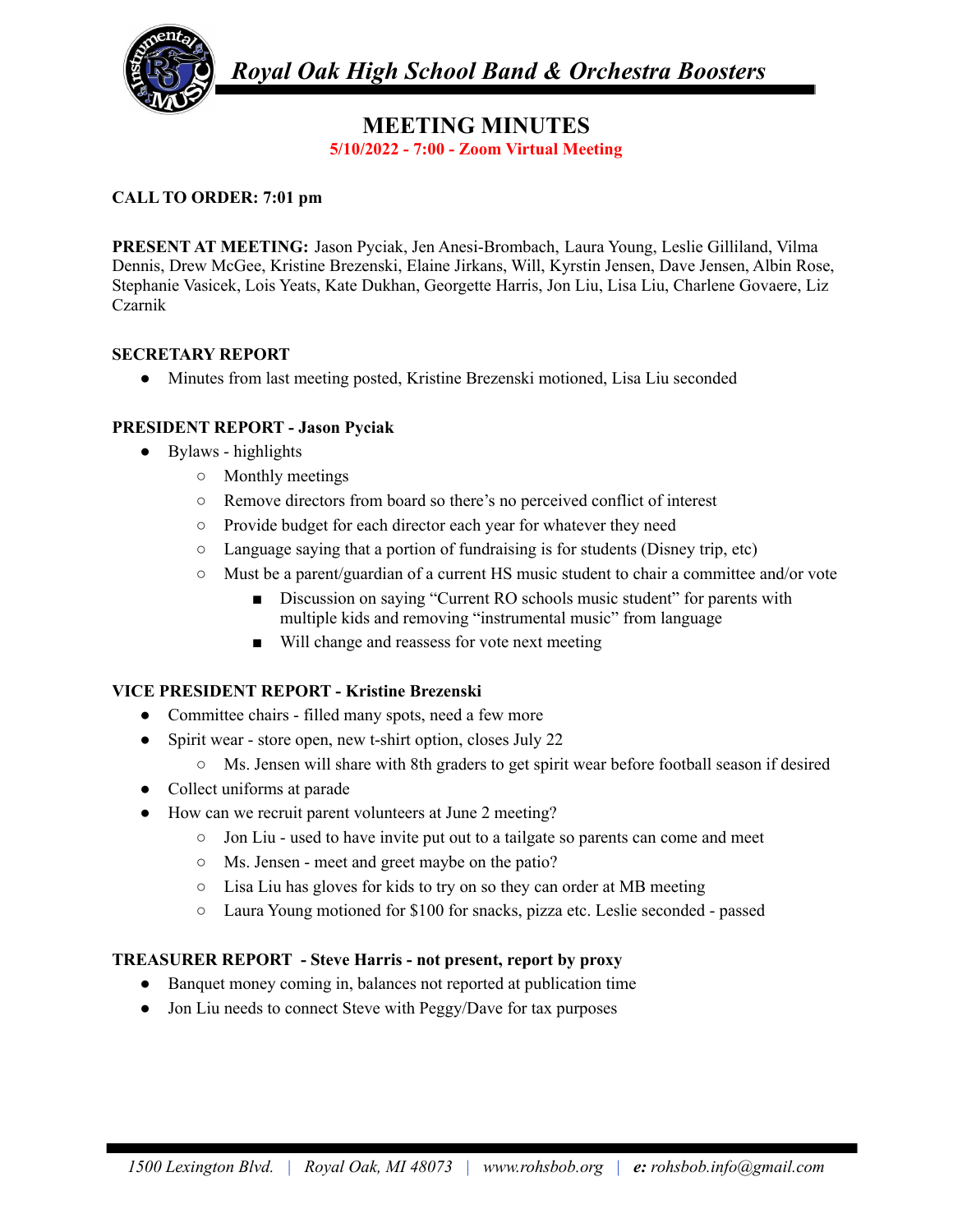

# *Royal Oak High School Band & Orchestra Boosters*

# **FUNDRAISING COORDINATOR REPORT - Linda Johnson and Laura Young**

- Maybe start asking businesses to host Tag Days in June as Berkley beat us last year. Dates 9/23-24
	- Less places more kids worked much better last year
	- Woodward corners has new restaurants, Crumbl
- Banquet coming along well
	- Seniors have been sending slides to Ms. Jensen and Mr. Rose. May be a privacy issue, Kristine will check with Mr. Jensen and Mr/ Rose and they will consolidate them.  $\leq$ -Mr. Jensen will remind seniors in class
	- Charlene Govaere needs photo of the student teacher. Do students have any?

#### **COMMUNICATION COORDINATOR REPORT - Jen Anesi\_Brombach**

• Programs for banquet - need info ASAP, triple verify seniors, budget covers this

#### **DIRECTORS' REPORTS**

#### **● Dave Jensen**

- o Uniform turn in stuff we aren't using ro parade (can turn in summer top and bibbers after parade) May 20th? Helpers?
- o Parade
	- Food?
	- Have a couple of parents walk with parade?
	- **•** Brezenski boys can carry the banner
	- No middle schoolers this year
	- Mr. Rose can attend to help
	- Signup for things we'll need, times, volunteers, etc
	- Lisa Liu moves for \$150 to be spent for bagels and waters, Jen Anesi-Brombach seconded, passed

#### **● Kyrstin Jensen**

- o MB kids can leave rehearsal Wednesday May 18th if attending drama banquet
- o Color guard clinic day coming, working on calendar
- $O$  Go MB!

# **● Albin Rose**

- o Concert was good
- o Middle school not marching this year
- o Sheet music Mr. Rose had ONE job
- o Request to buy "Kyiv" sheet music (both band and orchestra set) e-print versions
	- Can play at 2022 graduation
	- Asking \$180 as school budget is closed
	- Lisa Liu motioned, Kate Dukhan seconded, passed